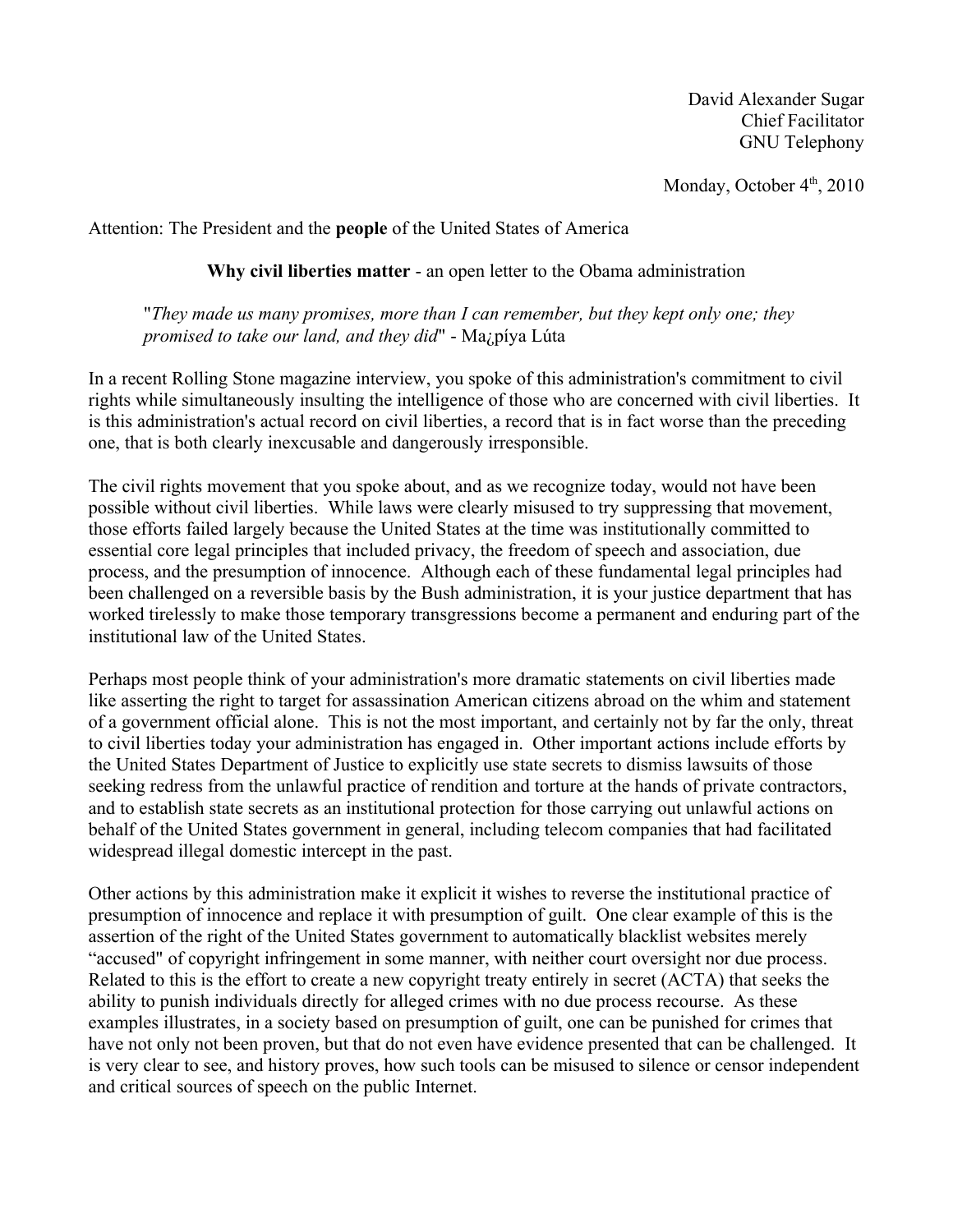Equally troubling are the recent raids on the homes of domestic dissidents and peace activists. As already reported by your own justice department, many of these investigations of domestic dissidents were improperly initiated without any actual evidence whatsoever, and often using knowingly false statements. Yet, this fact did not stop the FBI from engaging in "terrorism raids" on peace activists across the country or asserting "state secret" privilege when challenged afterward to actually justify these actions.

Perhaps the most disconcerting departure into a society based on the presumption of guilt is the effort of this administration to seek a new law to mandate that government backdoors exist in all communication services and software. This effort wishes to both expand upon and fully institutionalize the illegal use of domestic surveillance as practiced by the Bush administration.

Back in the Clinton years, a law was created called CALEA (the Communications Assistance for Law Enforcement Act). This law required that all telephone systems sold and deployed by commercial carriers in the United States include backdoors to enable government intercept of voice communications. While the United States government and local police only engage in about 1000 lawfully initiated wiretap investigations nationwide in any given year, this law mandated the capability to simultaneously spy on millions of people at once be created. At the time it was "promised" that such widespread abuse would"never" actually happen. Yet we have learned that as early as the spring of 2001 the Bush administration had already used presidential directives authorizing private telecom carriers to use CALEA backdoors to engage in large scale domestic surveillance, presumably, given the date, entirely for domestic political purposes. This administration not only refuses to repudiate these past secret and illegal acts, but both defends and explicitly wishes to re-make into fully institutionally legal ones.

When we speak of introducing backdoors into communication systems, such back-doors rarely remain secret and often present themselves to abuse not only by national governments, but also by private corporations and even individuals. Such mandates do not make a society more secure, but in fact less. Perhaps most terrifying is adding backdoors to operating systems such as Microsoft Windows, already known to be insecure and defective by design, which simply further increases their vulnerability and the dangers inherent in their continued use.

This is a very real danger, one that can be lethal. Whether we speak of a compromised airline alarm system that resulted in an plane crash in Spain, a battleship rendered dead in the water, or an alarm system failing on an oil rig in part contributing to a catastrophic oil spill in the Gulf of Mexico, innocent people are put to great risk by enactment of this policy. While these accidents resulted in part from the shoddy workmanship of an already poorly designed operating system being used in inappropriate places, imagine the further possibilities for deliberate mischief by exploitation of any such guaranteed and mandated backdoor facility.

In the United States the 4th amendment did not come about simply because it was impractical to directly spy on everyone on such a large scale. Nor does it end simply because it may now be technically feasible to do so. Communication privacy furthermore is essential to the normal functioning of free societies, whether speaking of whistle-blowers, journalists who have to protect their sources, human rights and peace activists engaging in legitimate political dissent, workers engaged in union organizing, or lawyers who must protect the confidentiality of their privileged communications with clients. Privacy is ultimately about liberty while surveillance is always about control.